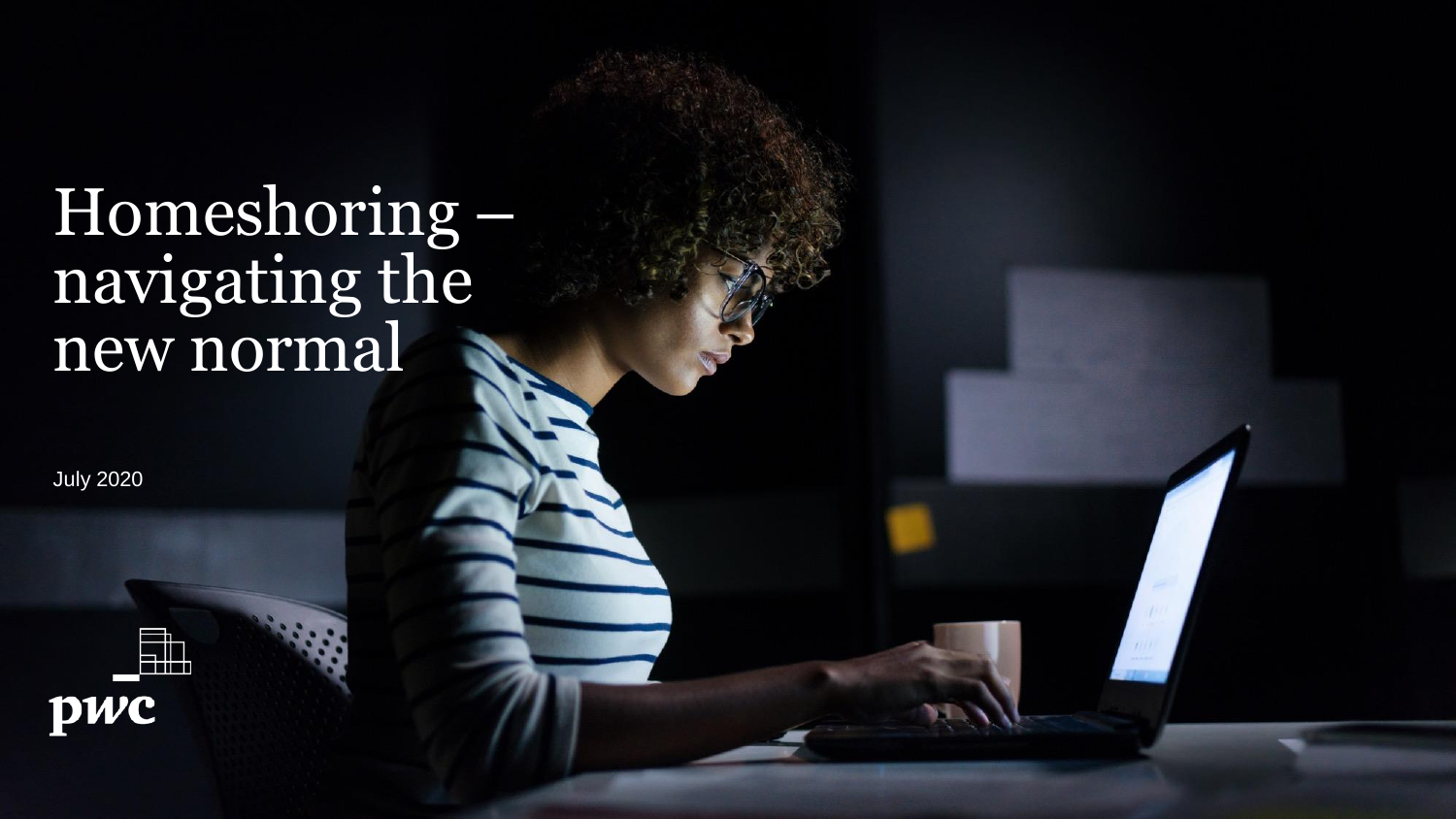## Agenda

#### **01**

Context and concept

### **02**

Global mobility of talent pool – evolution

### **03**

PwC's Global Mobility Pulse **Survey** 

#### **04**

PwC's Global Mobility Pulse Survey (key quotes and insights)

### **05**

Points for organisations to consider

**06**

Way forward **Propositions** 

**PwC**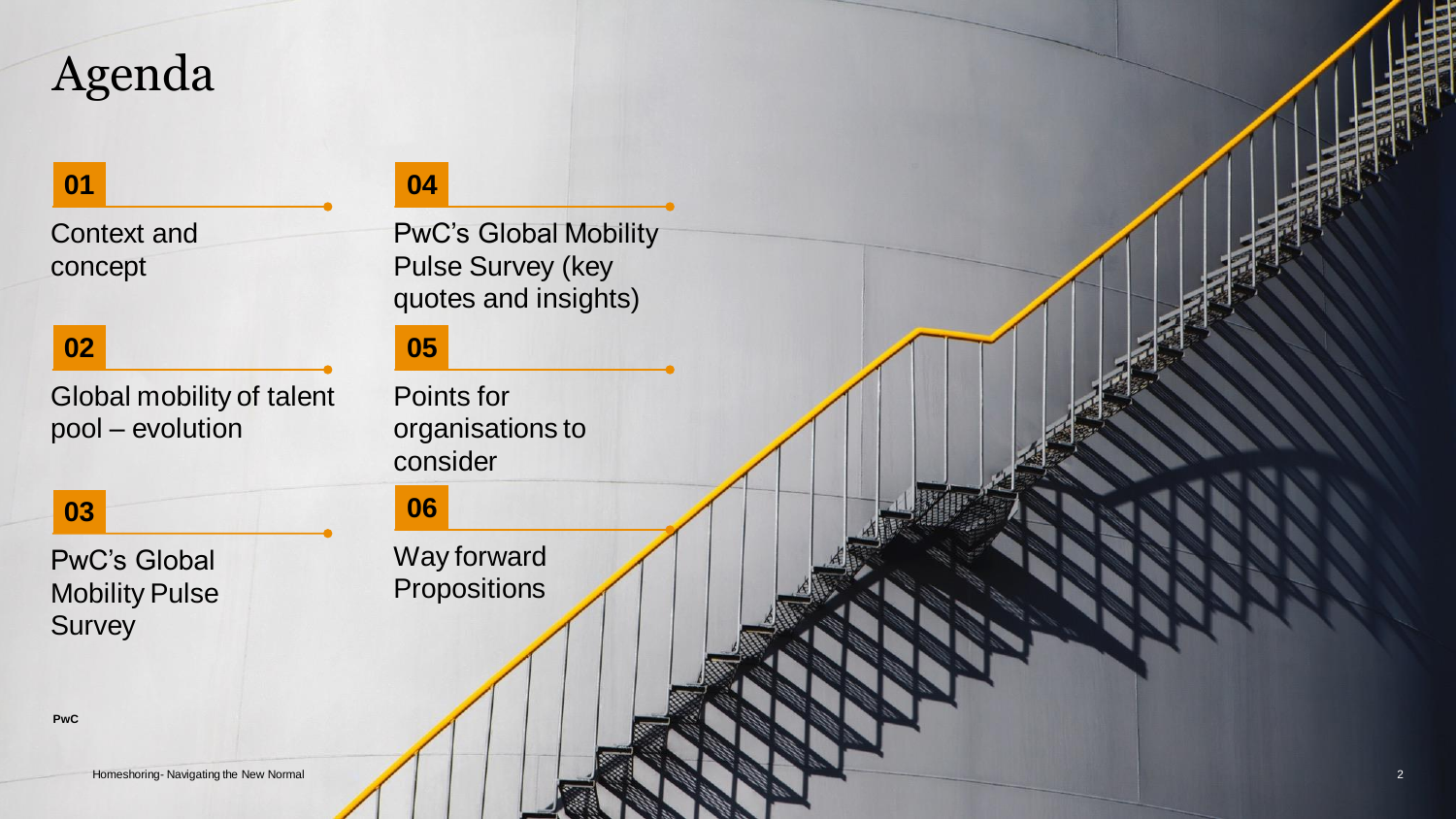### Context and concept

- Mobility of the talent pool is crucial for the growth of an organisation.
- Current travel restrictions on physical movements are adversely impacting businesses.
- The safety and wellbeing of expatriates and their families are of utmost priority for organisations.
- Organisations are exploring whether their talent pool can work from their home country and add value to their business.
- Technology has been a major enabler for business continuity in the current crisis.
- Businesses now showing a stronger inclination to continue using this concept of hiring and operating.



**Homeshoring** is an operational model in which employees work and perform all official tasks from their home or any external location.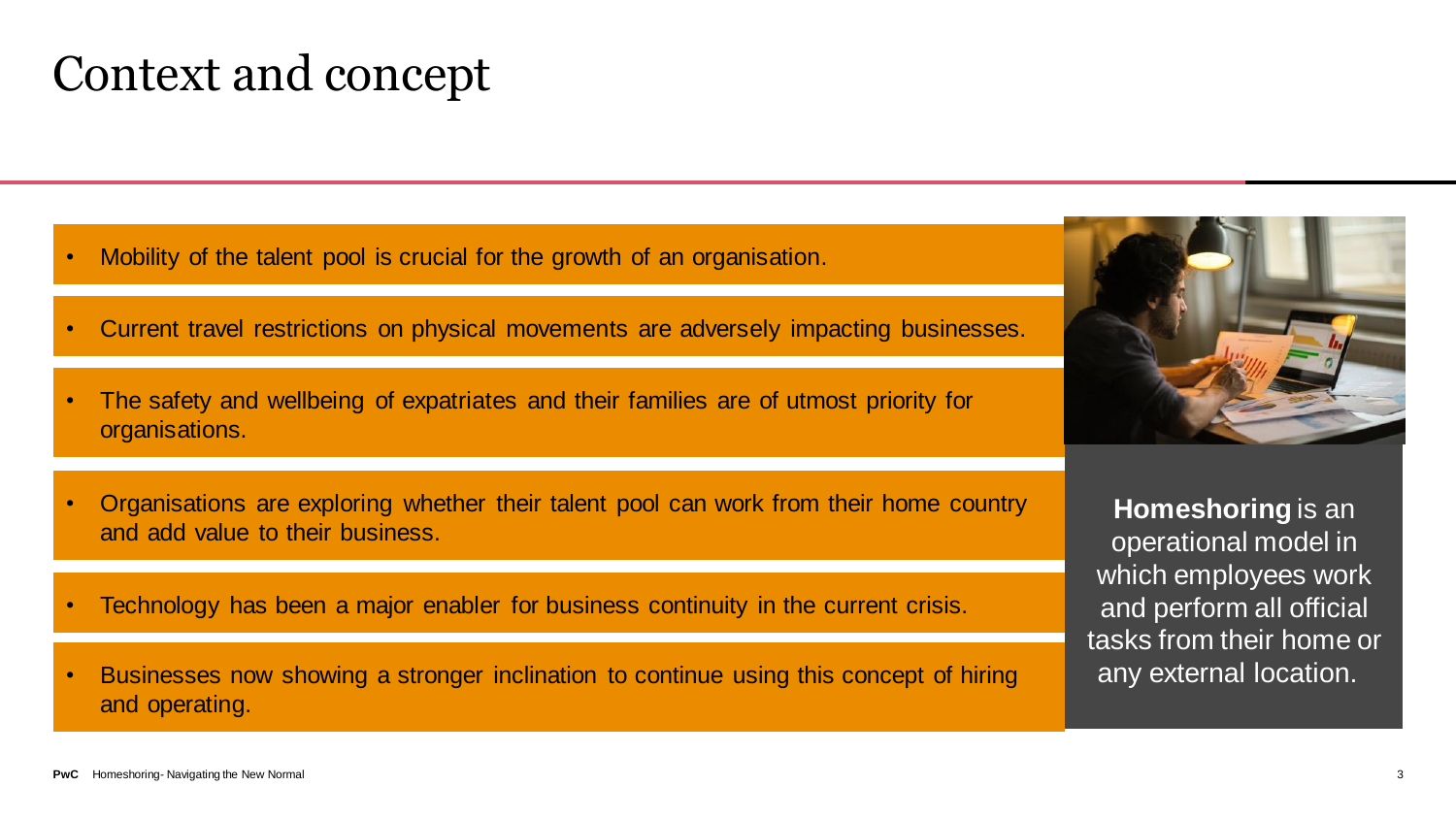# Global mobility of talent pool – evolution



#### Past trends

- Predominantly long term assignment Predominantly long-term assignments
- Independent (non-integrated) approach Independent (non-integrated) approach and aspirational and aspirational
- Limited support to assignees
- Siloed approach to risk and risk mitigation Siloed approach to risk and risk mitigation



#### Recent trends

- Predominantly medium and short term Predominantly medium- and short-term assignments with business travelers assignments with business travelers
- Partly integrated, aspirational Partly integrated, aspirational
- Assignees assisted throughout the Assignees assisted throughout the assignment life cycle assignment life cycle
- Consistent and integrated approach to risk Consistent and integrated approach to risk mitigation mitigation



#### Future trends

- Remote / virtual assignments to ensure Remote/virtual assignments to ensure optimum use of talent pool optimum use of talent pool
- Highly automated, integrated and Highly automated, integrated and business oriented. business oriented
- Assignees assisted throughout the Assignees assisted throughout the assignment life cycle, and capitalising on new skills and expertise
- Rigorous and integrated approach to risk Rigorous and integrated approach to risk mitigation due to high accessibility of risk mitigation due to high accessibility of riskrelated information related information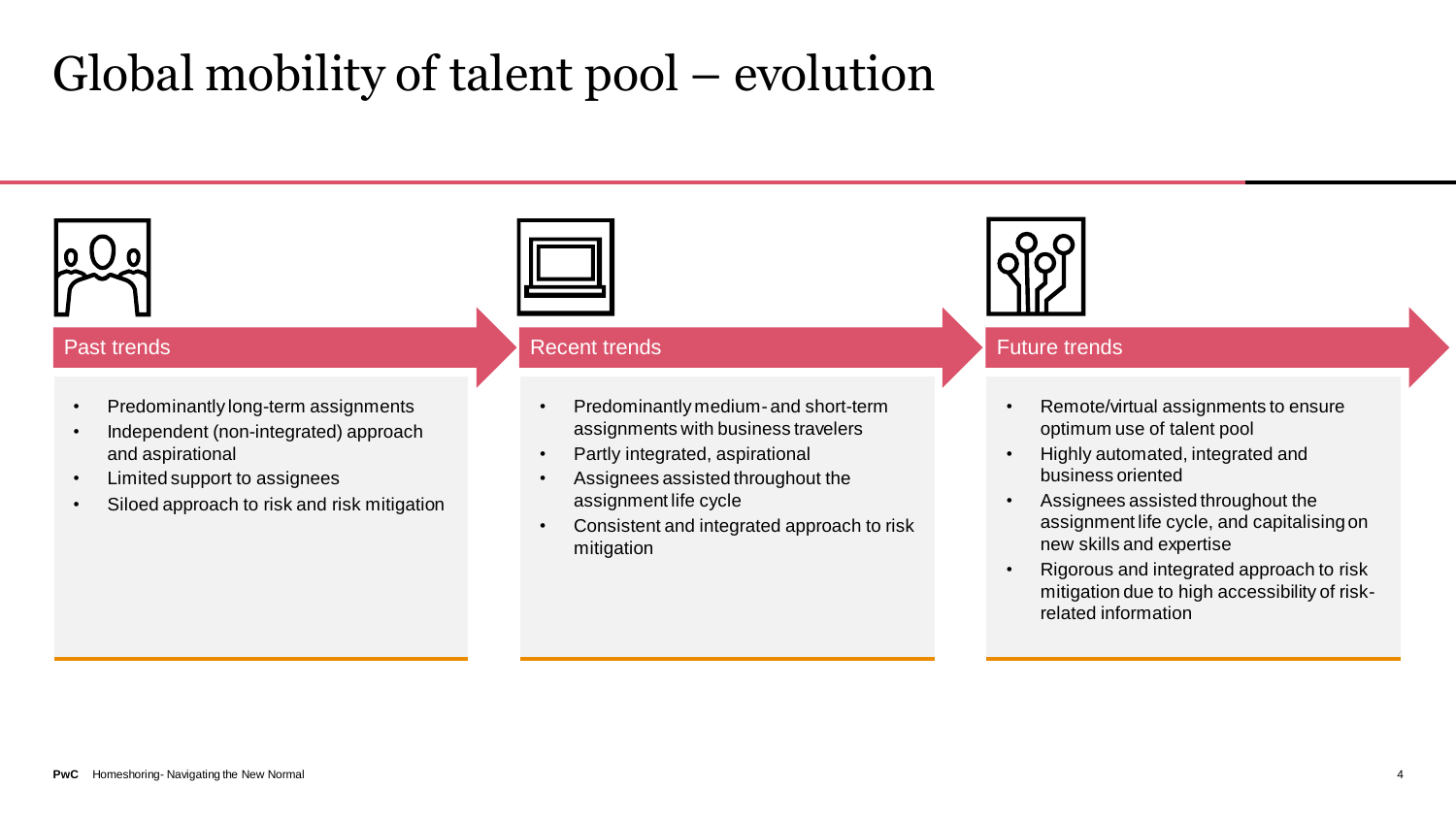# PwC's Global Mobility Pulse Survey

### COVID 19: The impact for Global Mobility and the mobile workforce

**Q: What impact do you think the outbreak will have on mobility of the workforce in your company in the future?**

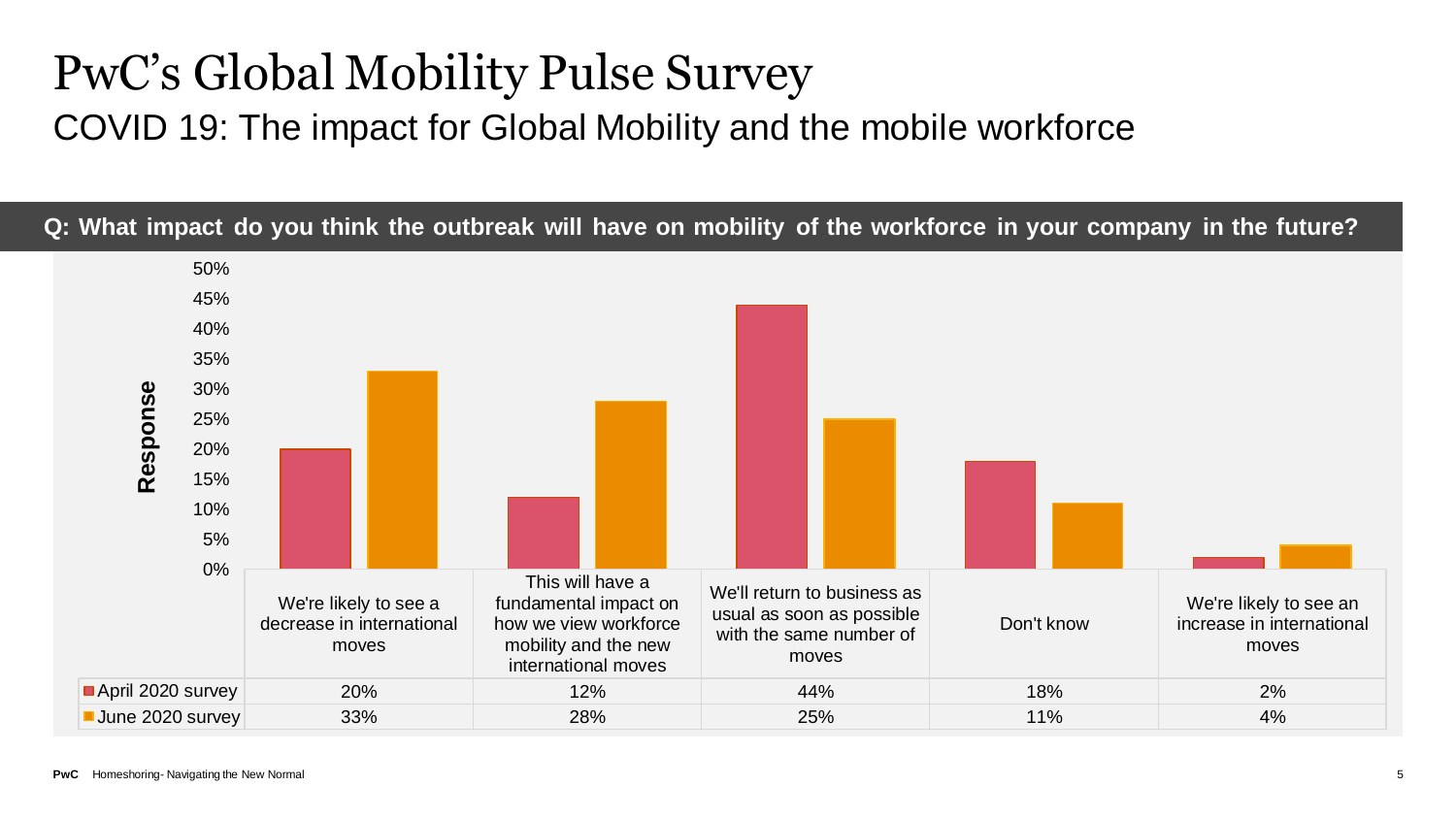### PwC's Global Mobility Pulse Survey April 2020 (key quotes and insights)

## PwC's Global Mobility Pulse Survey June 2020 (key quotes and insights)

#### **Top three priorities relevant to mobile workforce:**

- keeping up to date with regulatory changes and government announcements
- working on company-wide communications and planning
- understanding who your mobile employees are, and where they are.

#### **Top three priorities relevant to mobile workforce:**

- managing day-to-day operations and business as usual
- workforce planning in the context of the changing immigration, tax and compliance environment
- understanding and managing the impact of remote working.



"Although traditional mobility will always exist, we are focusing on getting set up to manage more virtual assignments."



"All international one way transfers have been put on hold or are due to start in their current locations."



"We are assisting in the efforts to review the potential compliance implications of remote working and stranded workers working outside of their payroll locations."



"We are treating our mobile employees the same as local employees as much as possible and is reasonable."



"We are using this time to lay all the ground work for future relocations e.g. preparing cost estimates and relocation packages, starting the immigration process."



"We are evaluating remote working and what we will need to change to enable more of this in the future. We are creating a framework to help us make sure all of the different aspects are considered."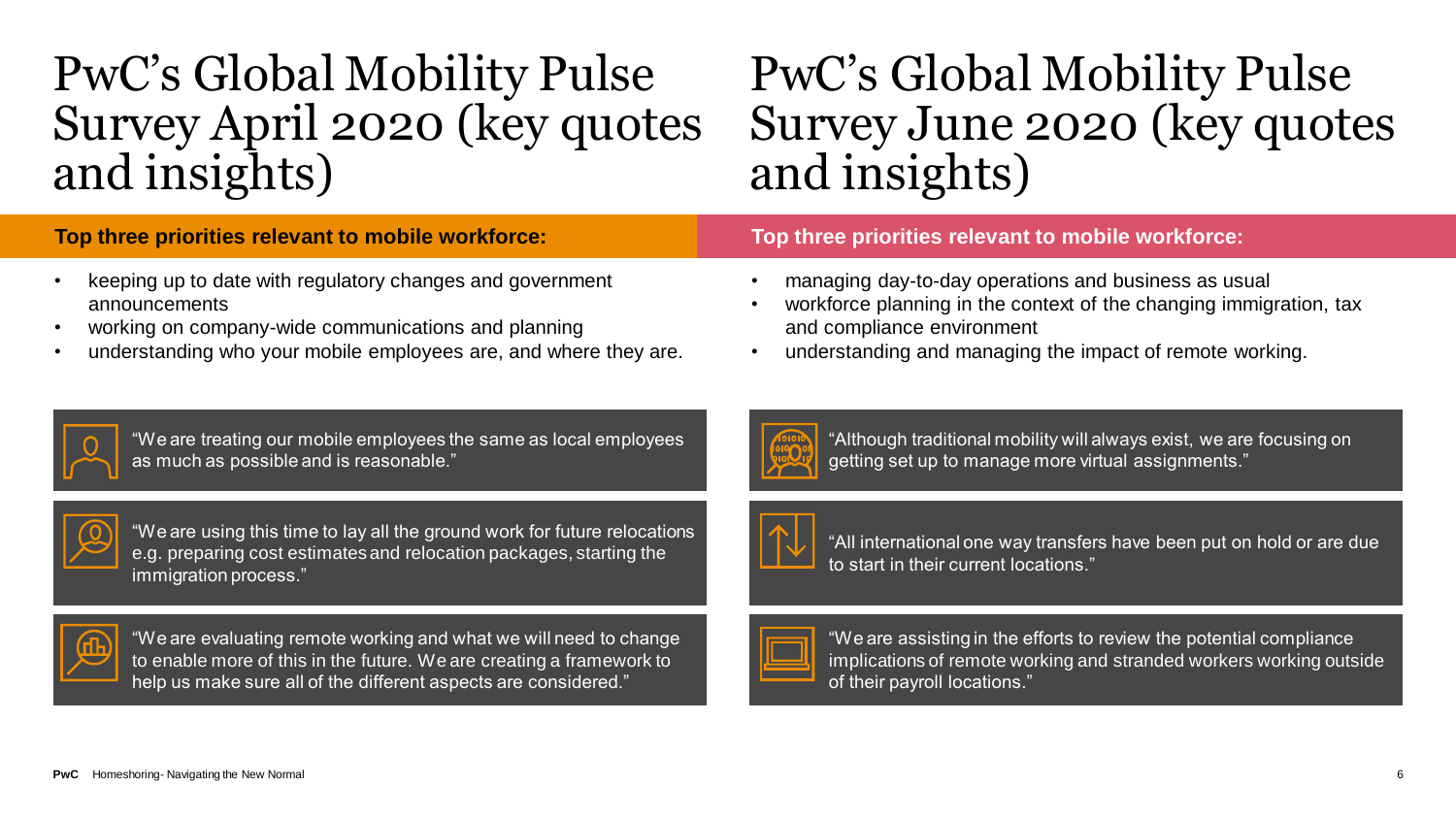# Points for organisations to consider

- Is there a requirement to revisit the assignment-related benefits and assignment contract/ policy?
- Does this have any impact on tax residency, taxability of salary and personal income?
- Can relief under Double Taxation Avoidance Agreement (DTAA) be claimed?
- What are the additional costs or compliance obligations required from the employer?
- Does the employee need to apply for a new visa or surrender any existing visa?
- Would there be a requirement to contribute towards social security in both home and host country?
- Does this arrangement has any permanent establishment (PE) and place of effective management (POEM) exposure?
- Does such an arrangement would be a deputation or a service arrangement from a transfer pricing perspective?
- Would there be any value-added tax (VAT)/Goods and Services Tax (GST) complications?
- Would there be an impact on advance pricing agreement (APA) and PE attribution?
- **PwC** Homeshoring- Navigating the New Normal • What are the other regulatory and labour laws that need to be taken into consideration?

| <b>Employment</b><br>contracting                                           |  |
|----------------------------------------------------------------------------|--|
| <b>Attribution of</b><br>profits                                           |  |
| <b>Permanent</b><br>establishment                                          |  |
| <b>Compensation and</b><br><b>benefits</b>                                 |  |
| <b>Cross-charge of</b><br><b>costs</b>                                     |  |
| <b>Control</b><br>regulations                                              |  |
| <b>Indirect</b><br>taxes                                                   |  |
| <b>Employment taxes,</b><br>immigration and social<br>security obligations |  |
|                                                                            |  |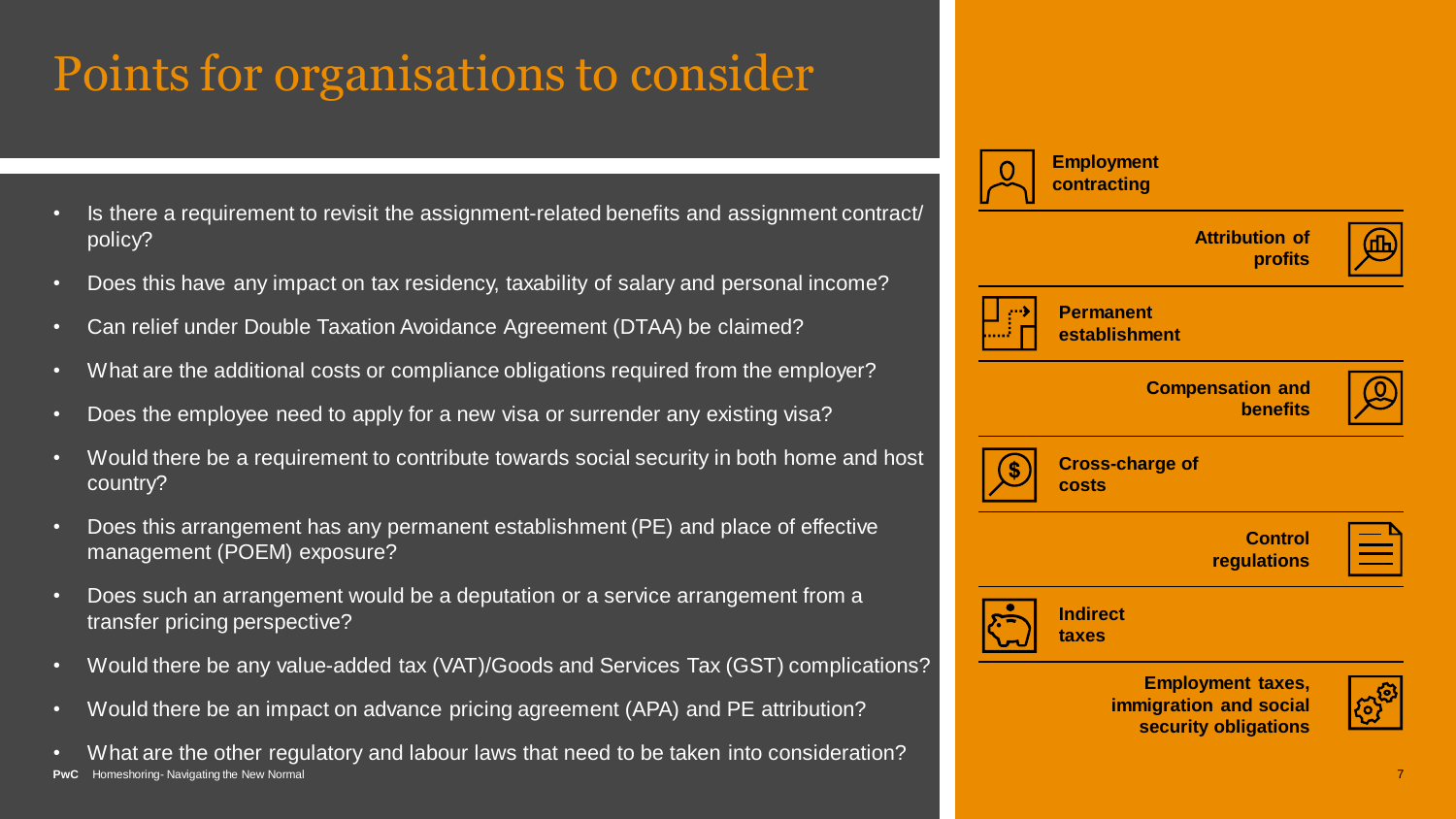# Way forward - propositions

#### **We could help with the following:**

- connect with your tax and human resource teams
- hold discussions to understand business requirements and future secondments
- conduct a health check and provide an overall analysis on the areas of concern
- conduct a detailed analysis of a particular area to identify exposures and provide the way forward to mitigate risks
- analyse the overall assignment cost and identify areas of cost optimisation.